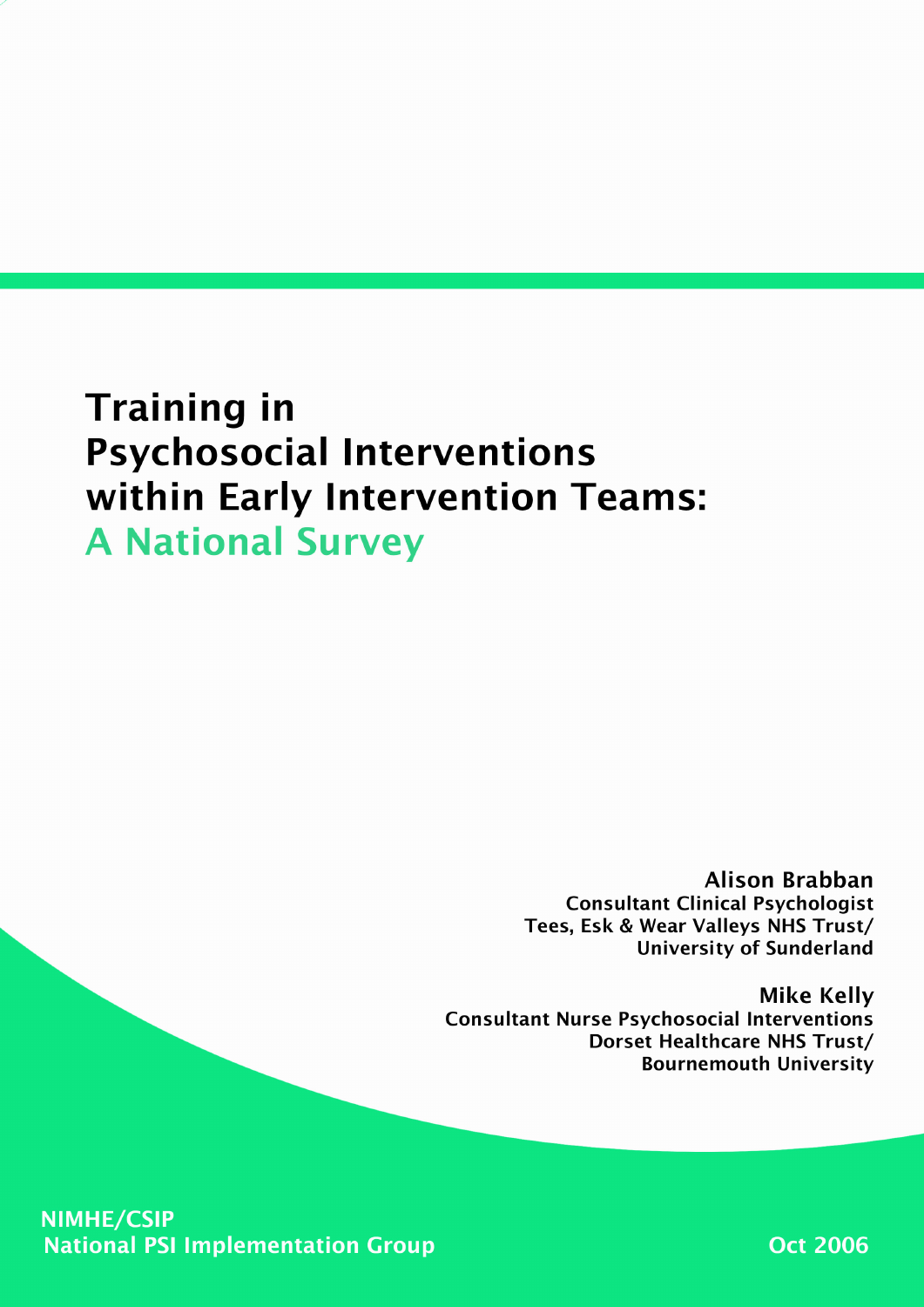# **Foreword**

**Rhetoric or reality?** Early intervention is currently the top government mental health priority. Furthermore the provision of psychosocial interventions is one of the defining qualities of a modern EI service. This makes this review of training for PSI timely and its messages particularly important for those involved in developing the mental health workforce.

Since it first appeared in the NSF adult mental health (1999) EI service provision has steadily grown but less quickly than the government's planned development trajectory. This prompted an EI Recovery Plan (Duncan Selbie Feb 2006) recently reinforced by the NHS Operating framework (section 2.19) and by the Healthcare Commission as a PCT commissioning target 07/08. However it is neither the number of teams nor the number of cases on the books that will tell us whether the policy imperative to develop Early Intervention services in England is really working. What will ultimately define success is the quality of the care provided. And a workforce that sees PSI as a core provision in many ways defines the key ethos and values required to deliver EI effectively. Indeed such trained workers are likely to be culture carriers for the changes that define EI provision from more traditional approaches.

Commissioning is not only driven by policy guidance. Interest has been further stimulated by recent evidence that EI services can offer significant savings when compared to standard care<sup>1</sup>. This evidence combined with that of clinical effectiveness shows that investment early in the patient and family pathway reaps rewards downstream in terms of reduced readmission, lower NHS costs and better patient outcomes. Without an investment in the quality of care provision we will not unlock these rewards, and key to delivering that is to ensure we have a workforce skilled in PSI.

There are encouraging signs in this report of wide accessibility to training by current EI services but also concerns that effecting change in clinical behaviours can still be elusive. What is clear is that a strong base for PSI training has been created but that this requires significant consolidation through greater coordination and investment if we are to meet the workforce development agenda for this national priority.

David Shiers and Dr Jo Smith CSIP (NIMHE) / Rethink Joint National Early Intervention Programme Leads

<sup>1</sup> **Modelling the Economic Impact of Early Intervention Services Paul McCrone, 1 Sujith Dhanasiri, <sup>1</sup>** and Martin Knapp<sup>1,2</sup><sup>1</sup> King's College London, Institute of Psychiatry; <sup>2</sup> Personal Social Services Research Unit, LSE Health and Social Care, London School of Economics and Political Science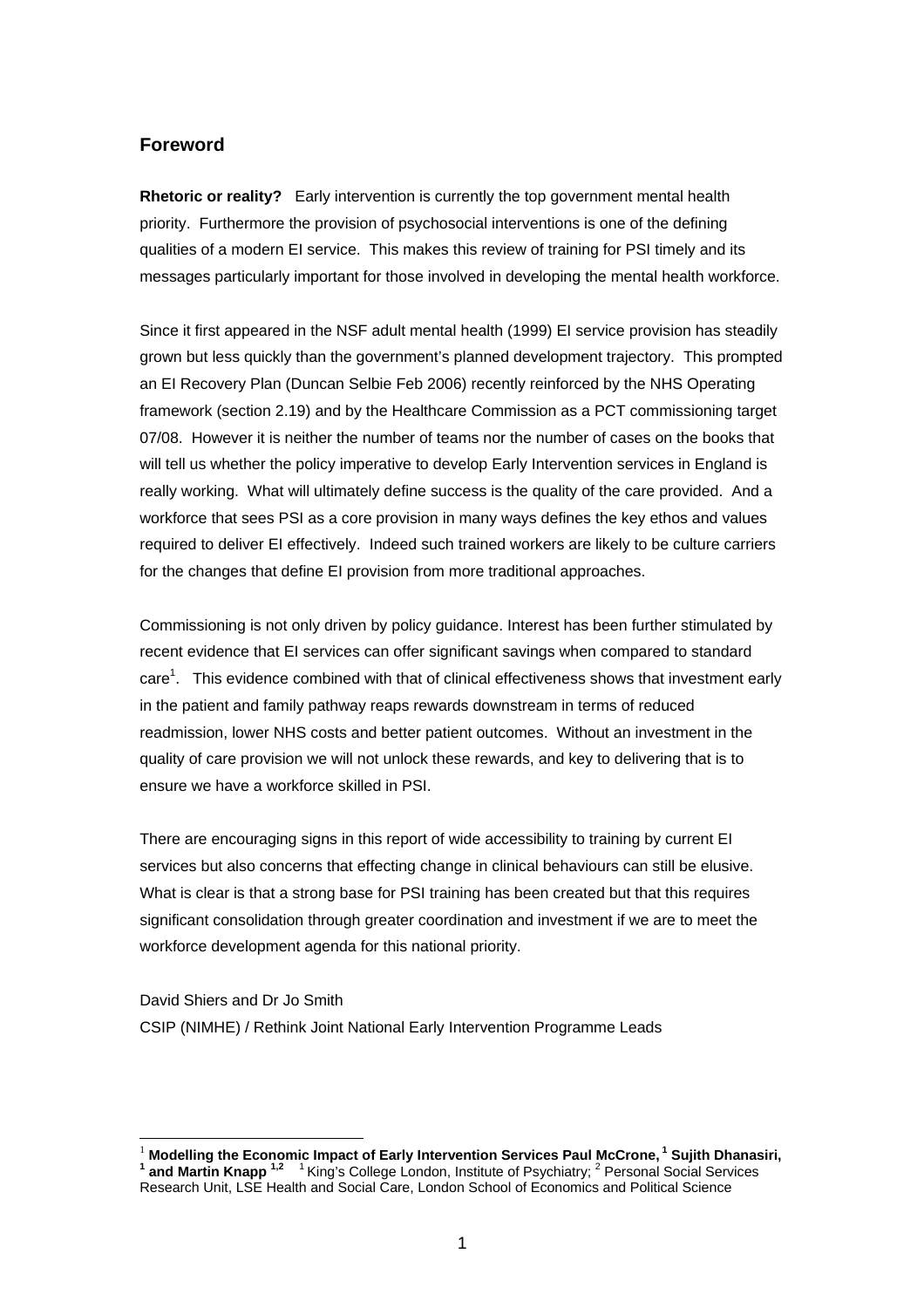## **Acknowledgements**

We would like to thank the NIMHE/CSIP National PSI Implementation Group for commissioning this report and for the contribution they made. The group consists of:

- o Alison Brabban (Chair, North East, Yorkshire and Humberside RDC)
- o Mike Kelly (Secretary, South West RDC)
- o Grainne Fadden, Roslyn Hope (West Midlands RDC)
- o Frank Burbach, Margaret Cogan (South West RDC).
- o Mick Fleming, Nick Arkle (North East, Yorkshire and Humberside RDC)
- o Nigel Wellman, Amanda Scrivener & Norman Atkinson (South East RDC)
- o Catherine Gamble, Liz Scully & Brendan McLaughlin (London RDC)
- o Hilary Mairs, Carol Harper & Kieran Fahy (North West RDC)
- o Paul O'Halloran, Hilda Jiah & Julia Renton (Eastern RDC)
- o Stephen Edgeley, Mark Ellis & Lorraine Rayner (East Midlands RDC).
- o Itai Nyamatore (BME Rep)
- o Ben Boyd (Older Peoples Rep)
- o Dean Repper (National PSI Lead, NIMHE Executive Rep)
- o Ian Baguley. (Workforce Development Rep)
- o David Tombs. (Service User Rep)
- o Peter Woodhams, Lu Duhig (Carers Reps)

Special thanks go to Mark Rayne from the West Midlands RDC and to Jo Smith, Early Intervention National Lead, for their particular involvement.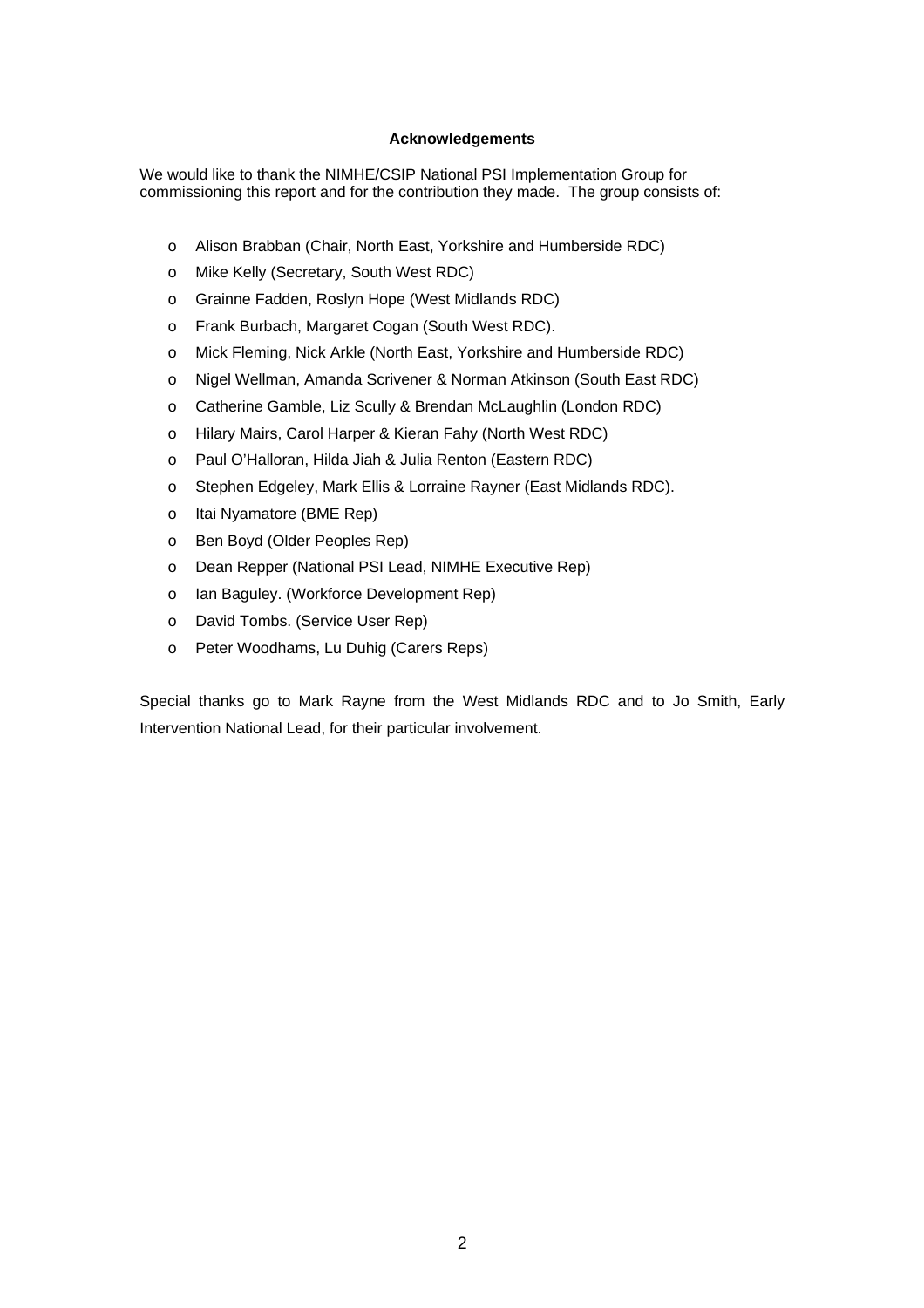# **Introduction**

In 1999 the Department of Health's National Service Framework for Mental Health recommended the prompt assessment of young people at the first sign of a psychotic illness. This was in light of growing evidence that early assessment and treatment could reduce long term levels of morbidity (Singh *et al*, 2005). Subsequently, early intervention services were introduced as policy as part of the NHS Plan (DoH, 2000) with agreed financial support alongside.

The outline and requirements of an early intervention service were later set out in the accompanying Policy Implementation Guide (PIG) (DoH, 2001); this suggested the aims, principles, service structure and skill mix of the proposed teams. Within it proposed that fifty discrete, specialist early intervention services should be in place across England by April 2004, these would cater for a population of approximately one million people each and assess around 150 new cases each year. It recommended that each service would be comprised of three or four teams with a maximum service caseload of 450 (DoH, 2001).

It was recommended that these new Early Intervention services should have two closely related targets:

- Shortening the length of time between the onset of the disorder and treatment (Duration of Untreated Psychosis or DUP). Current guidance is set to a service median of less than three months, with an individual maximum of less than six months (DoH, 2003).
- All young people with psychosis aged 14 35 years should receive Early Intervention services for 3 years (DoH, 2003).

Early Intervention is defined as a paradigm of care for young people with a first episode of psychosis. This comprises of early detection of psychosis, reduction in treatment delay and phase specific treatment (during the first three years of illness). Early intervention (EI) teams are highly specialised entities (Marshall *et al,* 2004) that provide effective and appropriate interventions as well as being competent to work sensitively to address the distinct needs and everyday culture of this client group (SCMH, 2003). Skills in psychosocial interventions are seen as essential for practitioners working with individuals with an early psychosis (Craig, 2003). These skills should be utilised and tailored to the needs of young people with a view to facilitating recovery. Interventions used in EI teams tend to be more psychosocially orientated than standard treatments developed for later stages and the more persistently ill subgroups with the disorder (McGorry *et al,* 1996).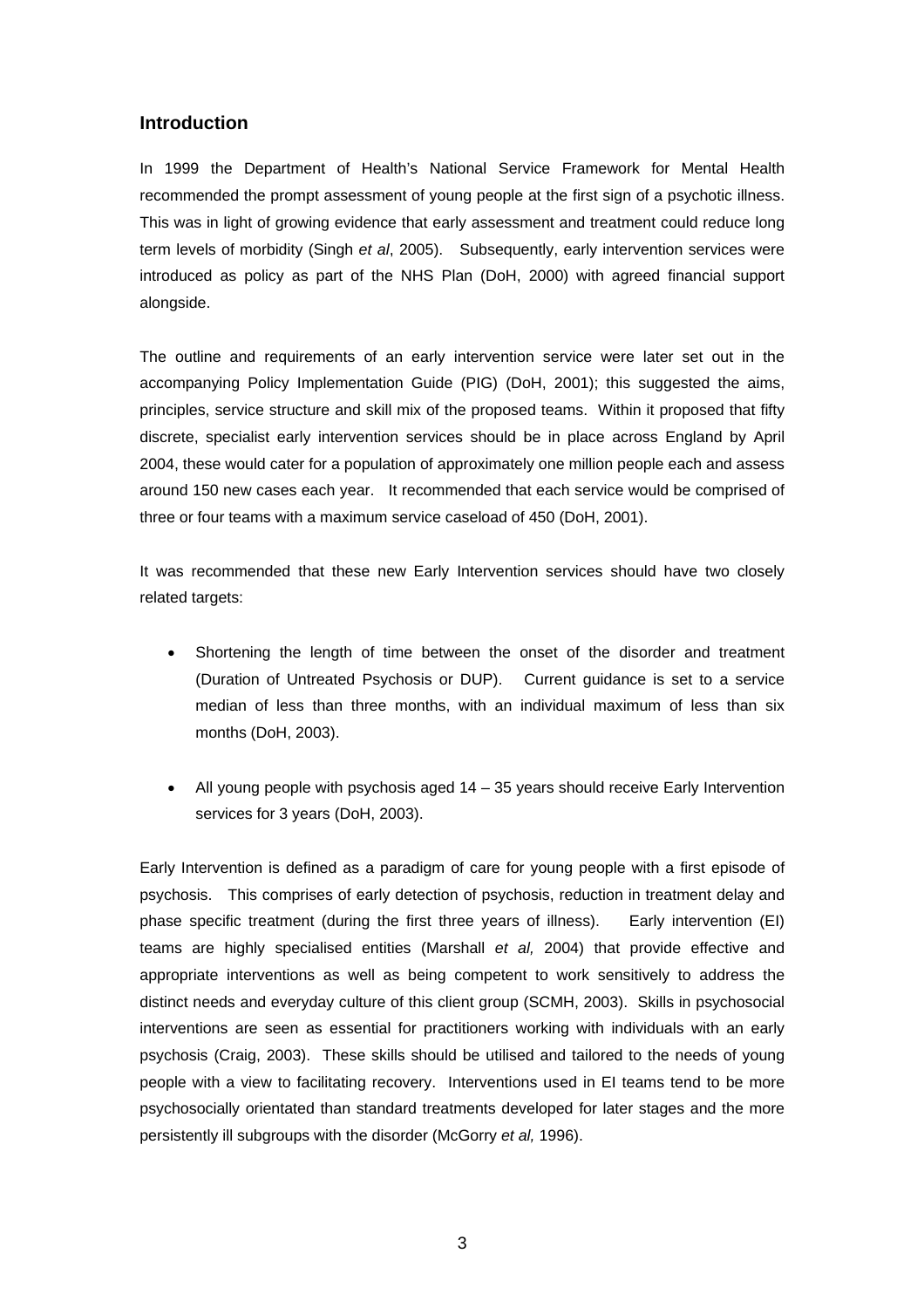It is essential that early intervention services deliver the fundamental components of the approach faithfully, as defined by the evidence, if the intended outcomes are to be achieved. Therefore, practitioners working in early intervention services need to be highly skilled with the values, knowledge, experience and attitudes that are pertinent to working with young people (SCMH, 2003).

## **Rationale for Study**

A Delphi study carried out by Marshall et al in 2004 looking at essential elements of an early intervention service found a strong consensus view amongst experts that CBT and family interventions were indeed "essential" elements of such a service. Prior to this however, a number of reports had pointed to potential deficits in skills amongst practitioners. In 2002 the National Institute for Clinical Excellence (NICE) reported that there was a skills gap relevant to the care of all patients with psychosis. Additionally, a survey carried out by Singh *et al* in 2003 of adult and child & adolescent mental health services found that staff had insufficient skills to deliver appropriate specialist interventions such as cognitive behavioural therapy, family interventions, vocational employment services and dual diagnosis care to individuals presenting with a first episode of psychosis. This was backed up by Craig (2003) who suggested that few staff in Early Intervention services for psychosis were trained and competent to deliver psychosocial interventions. Fadden *et al* (2004) have also suggested that practitioners working in new early psychosis services are often drawn from community teams and other established mental health settings and often lack the confidence and skills when working with young people in the early phase of psychosis.

This view of the skills deficit amongst staff is particularly worrying especially since the Department of Health (2006) suggest that a key ingredient for early intervention services is motivated staff with specialist skills to deliver best quality evidence based practice.

The NIMHE Psychosocial Interventions (PSI) Implementation Workgroup was established in 2002 with the primary aim of increasing the availability of evidence based approaches for psychosis in routine practice, addressing obstacles that can hinder implementation (Brooker & Brabban, 2004). The National Institute of Mental Health (England) (NIMHE) PSI Implementation Workgroup within the Care Services Improvement Partnership (CSIP) is made up of representatives from each NIMHE regional development centre alongside key stakeholders who have an appreciation of psychosocial interventions and associated implementation issues (Brooker & Brabban, 2003). In light of the above reports the group commissioned two surveys to be conducted in 2006, one to identify the level and type of available accredited PSI training available across England and the second to determine the level of PSI training within EI teams. This report outlines the findings of the latter of these two.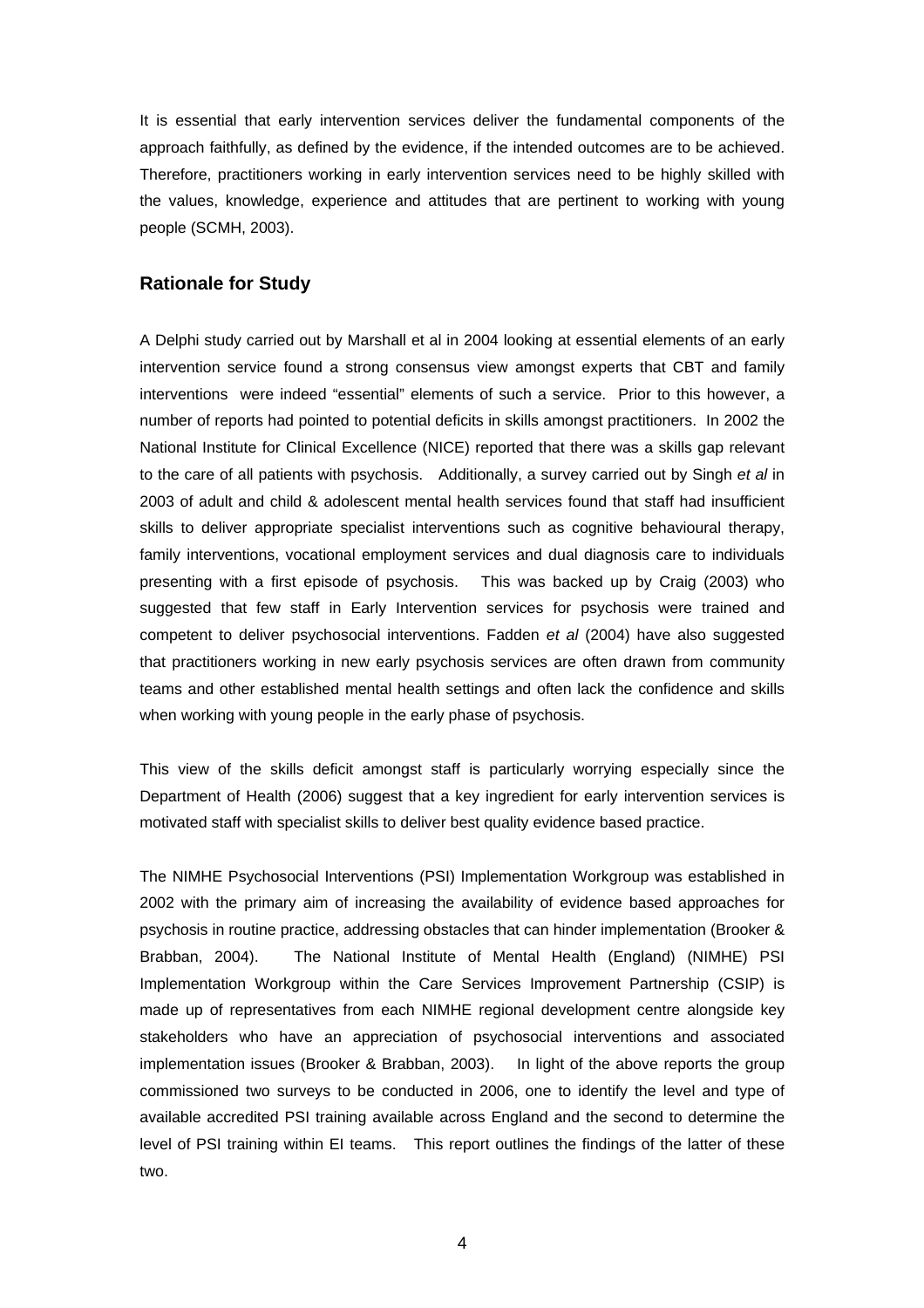## **Method**

Members of the NIMHE PSI group were asked to liaise with Early Intervention representatives at their local Regional Development Centre and to distribute a brief survey style questionnaire to EI teams within that region. The questionnaire asked for details of the number of staff in the team, the composition of the team, the number of practitioners who had undergone some form of accredited PSI training and the training programmes that had been attended.

Teams who had not returned the questionnaire by the deadline were subsequently prompted for a response.

# **Results**

The results of the survey relate to Early Intervention in Psychosis services in operation in England on the  $1<sup>st</sup>$  April 2006.

Figures gathered from Public Health Observatory (in press) suggest that there are currently 127 teams in existence across England, however, eight of these teams were in development and had not recruited clinical staff by March 2006. Therefore, in reality it appears that 119 EI teams were in operation at the time of the survey. A total of 52 questionnaires were returned from EI services in England for the present survey, representing 44% of the total number of teams. Table 1 shows the number of returns from each of the Regional Development Centres compared to number of teams that are reported to exist in that patch. The highest proportional return was from the South West, where 10 teams provided details of the skills within their services. This represents 85% of the total number of teams in that patch. Only one questionnaire was returned from both the East Midlands and the South East regions.

| Region       | Frequency | Percentage of<br><b>Returns</b> | <b>Reported Number of</b><br><b>Existing Teams</b> | <b>Percentage of Existing</b><br><b>Teams</b> |
|--------------|-----------|---------------------------------|----------------------------------------------------|-----------------------------------------------|
| <b>NEYH</b>  | 11        | 21                              | 21                                                 | 52%                                           |
| <b>NW</b>    | 11        | 21                              | 19                                                 | 58%                                           |
| Eastern      | 4         | 8                               | 11                                                 | 36%                                           |
| E Mids       |           | $\overline{2}$                  | 9                                                  | 11%                                           |
| W Mids       | 8         | 15                              | 18                                                 | 44%                                           |
| <b>SE</b>    |           | 2                               | 10                                                 | 10%                                           |
| SW           | 11        | 21                              | 13                                                 | 85%                                           |
| London       | 5         | 10                              | 18                                                 | 28%                                           |
| <b>Total</b> | 52        | 100.0                           | 119                                                | 44%                                           |

**Table 1: Questionnaires returned from each RDC patch** 

#### **Team Composition**

Of the 52 returns that reported on an existing service, the overall number of workers who provided input into each EI service ranged from one to an incredible 84. Removing this high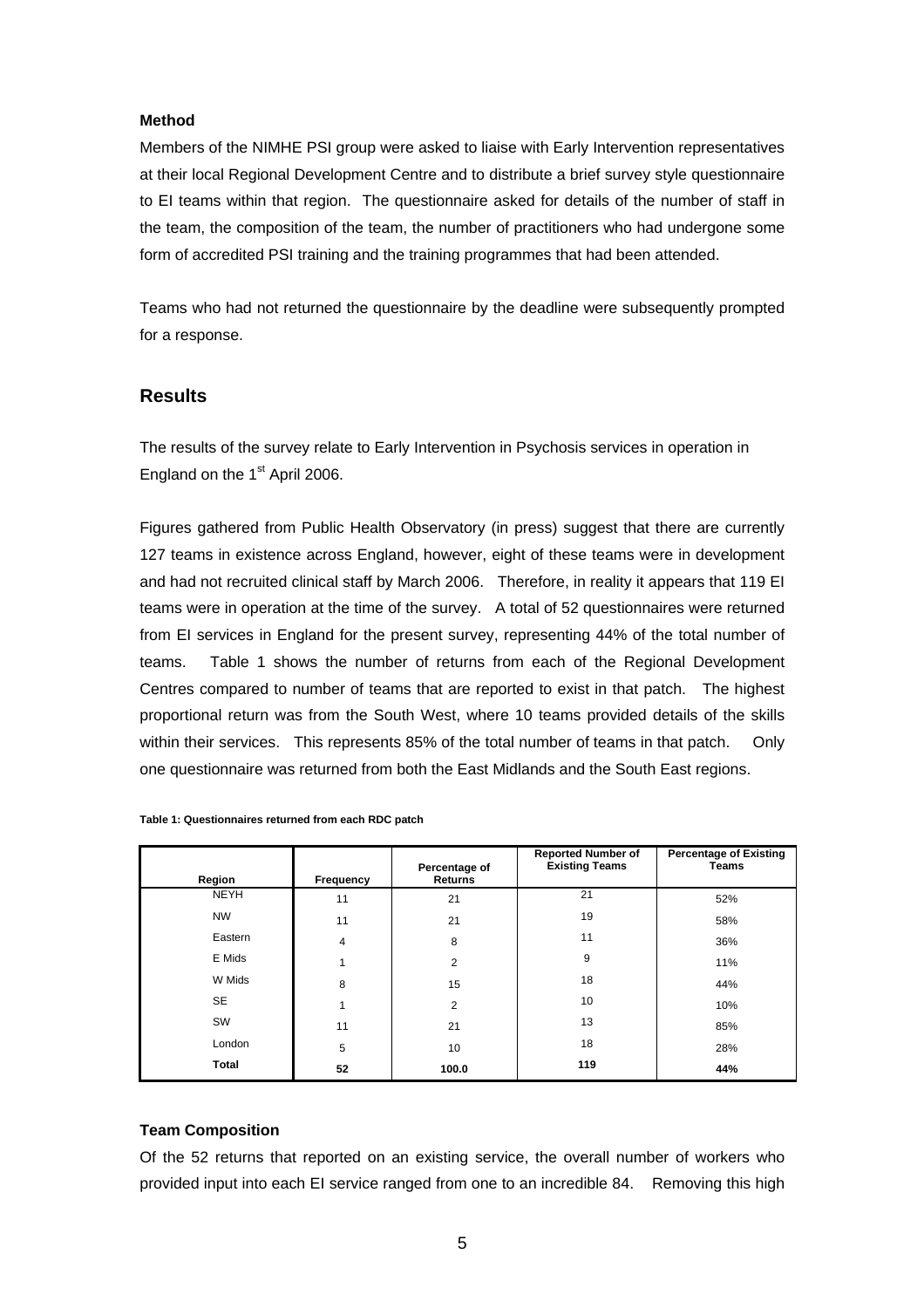figure as an outlier, the range drops for one to 31, with a median of 8 practitioners per team and a mode of six.

The percentage of teams with input from the various professional groups is reported in table 2. All but one team had input from the nursing profession and that specific 'team' of one was made up of a single occupational therapist. Over half of the teams that reported back had input from social workers, clinical psychologists and occupational therapists. Three teams had employed assistant psychologists without a qualified clinical psychologist working in the same team. Surprisingly only 46% of EI services had input from support workers and only 42% had specific psychiatry provision.

| <b>Profession</b>              | Percentage of Team with input specified from<br>each professional group |  |  |
|--------------------------------|-------------------------------------------------------------------------|--|--|
| Nursing                        | 98%                                                                     |  |  |
| Social Work                    | 60%                                                                     |  |  |
| <b>Clinical Psychology</b>     | 56%                                                                     |  |  |
| <b>Assistant Psychologists</b> | 21%                                                                     |  |  |
| Psychiatry                     | 42%                                                                     |  |  |
| <b>Occupational Therapy</b>    | 51%                                                                     |  |  |
| <b>STR/Support Workers</b>     | 46%                                                                     |  |  |
| <b>Employment Workers</b>      | 10%                                                                     |  |  |
| <b>CAMHS/Youth Workers</b>     | 10%                                                                     |  |  |
| Pharmacists                    | 4%                                                                      |  |  |

**Table 2: Percentage of Teams having input from each professional group** 

#### **Training in Psychosocial Interventions within Teams**

Out of the 52 questionnaires that were returned from EI services, only two reported that there was no one in their team who had undergone any training in psychosocial interventions (PSI) for psychosis whatsoever; one of these was in the London Region and the other in the North West. Overall, from the questionnaires that were returned it appeared that a relatively high

| Region      | <b>Number of Returns</b> | Mean Number in the Team | Mean % of Team with PSI<br>training |  |  |
|-------------|--------------------------|-------------------------|-------------------------------------|--|--|
| <b>NEYH</b> | 11                       | 15                      | 61%                                 |  |  |
| <b>NW</b>   | 11                       | 15                      | 46%                                 |  |  |
| Eastern     | 4                        | 13                      | 26%                                 |  |  |
| E Mids*     |                          | 3                       | 44%                                 |  |  |
| W Mids      | 8                        | 11                      | 57%                                 |  |  |
| $SE^*$      |                          | 20                      | 55%                                 |  |  |
| SW          | 11                       | 6                       | 76%                                 |  |  |
| London      | 5                        | 9                       | 27%                                 |  |  |

**Table 3: Mean percent of team with some level of PSI training per Region** 

\* Regions with only 1 return are shown but have not been assessed as indicative of the region.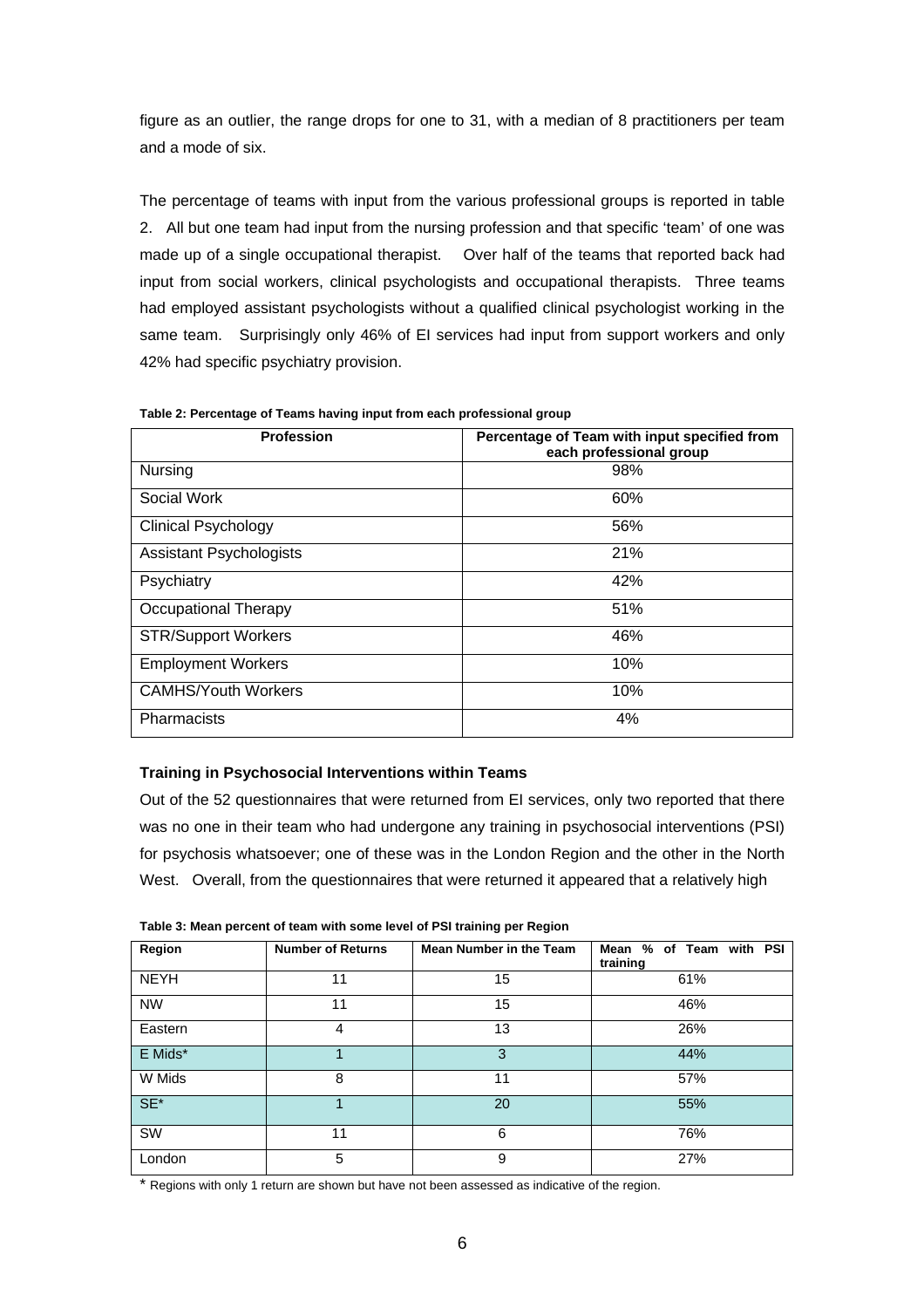percentage of the teams had some form of PSI training. This was highest in the South West Region where on average it appeared that three quarters of staff in EI teams had received training. It should be noted however, that this region also had the lowest average team size, with a mean of only six. Of the four teams that returned questionnaires in the Eastern region (representing 36% of the teams), there were proportionally fewer members of the team who had received PSI training, however, most of those that had, were trained to degree level or higher.

# **Type of Training**

As one would expect, the type of training that team members had undergone, tended to reflect the training programmes that were provided locally. In the North East & Yorkshire Region, where there are currently four HEI PSI programmes available, every EI team employed someone who had done PSI training at either degree level or higher. Similarly, questionnaires returned from teams in the North West showed that a high percentage of teams in this region had benefited from the COPE training programme (Bradshaw *et al,* 2003). Although only five teams returned questionnaires in the Eastern region, the returns showed that each team had members with Thorn (Gamble, 1997) or CBT training within. In the London region, only one of the five teams that responded had no one in the team with any accredited PSI training.

| Region         | % of Teams with<br>staff with short<br>course training<br>in PSI | % of Teams with<br>staff with<br>degree/ PG<br>Cert/Dip level<br>training in PSI | % of Teams with<br>staff with MSc<br>level training in<br>PSI | % of Teams with<br>staff with<br>specific Family<br><b>Intervention</b><br>training | % of Teams with<br>staff with<br>specific CBT<br>training |
|----------------|------------------------------------------------------------------|----------------------------------------------------------------------------------|---------------------------------------------------------------|-------------------------------------------------------------------------------------|-----------------------------------------------------------|
| <b>NEYH</b>    | 63%                                                              | 82%                                                                              | 54%                                                           | 9%                                                                                  | 27%                                                       |
| <b>NW</b>      |                                                                  | 82%                                                                              | 64%                                                           |                                                                                     | 27%                                                       |
| <b>Eastern</b> |                                                                  | 75%                                                                              | 25%                                                           | 25%                                                                                 | 50%                                                       |
| E Mids*        |                                                                  | 100%                                                                             |                                                               |                                                                                     |                                                           |
| <b>W</b> Mids  | 13%                                                              | 30%                                                                              | 50%                                                           | 50%                                                                                 | 50%                                                       |
| SE*            | 100%                                                             |                                                                                  |                                                               |                                                                                     |                                                           |
| <b>SW</b>      |                                                                  | 45%                                                                              |                                                               | 64%                                                                                 | 63%                                                       |
| London         |                                                                  | 80%                                                                              |                                                               | 20%                                                                                 | 40%                                                       |

**Table 4: Percent of Teams with staff trained in PSI per region** 

\* Regions with only 1 return are shown but have not been assessed as indicative of the region.

Table four shows that proportionally more EI teams in the South West regions had team members with specific CBT training (63%) as opposed to generic PSI training. The South West and West Midlands regions also host specific training programmes in Family Interventions for psychosis: this may explain why there were a higher percentage of EI teams in these two areas with staff who had undergone this type of training.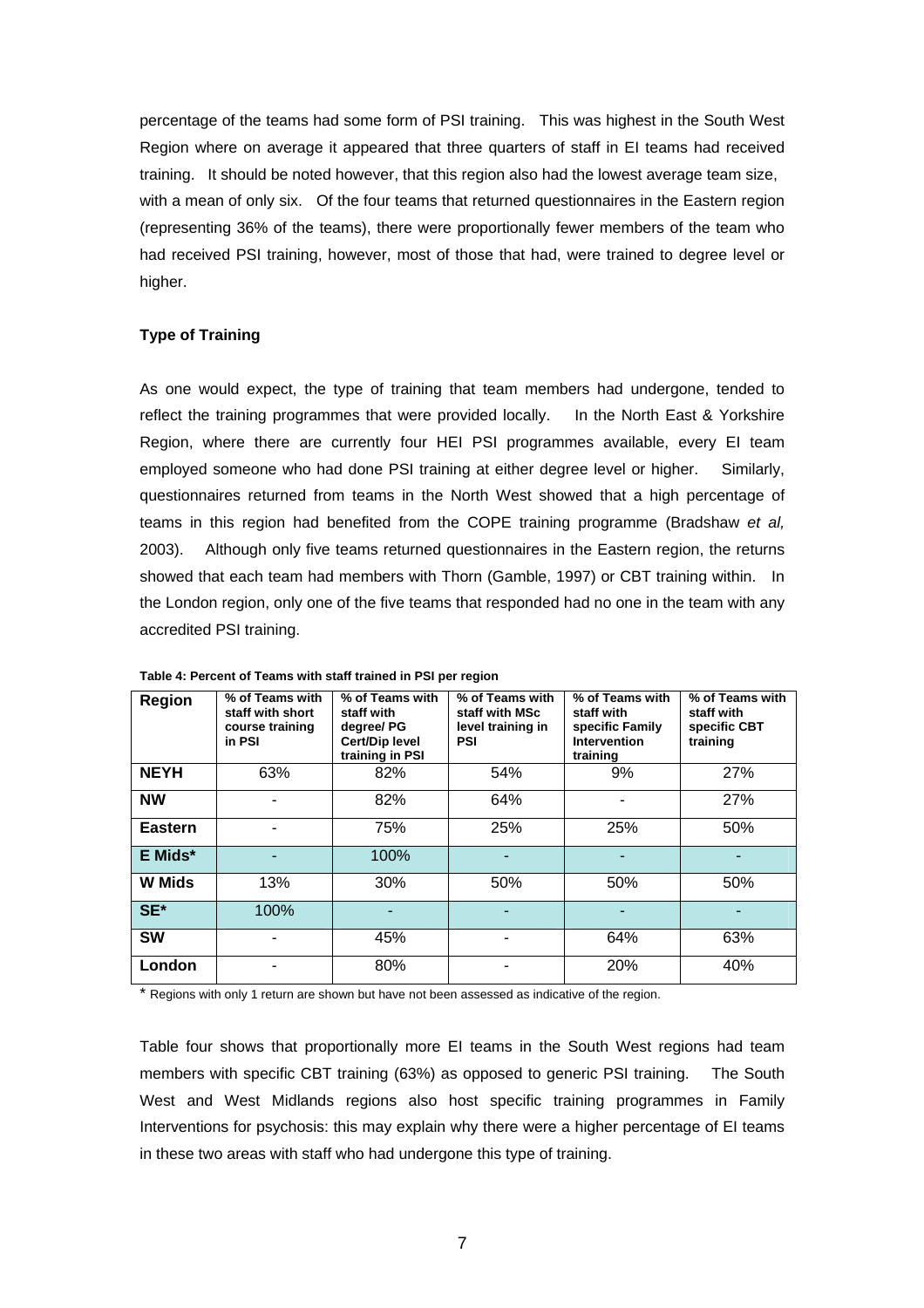## **Discussion**

The results of the EI service survey should be interpreted with some caution. It is impossible to determine whether those questionnaires that were returned were representative of EI services across England in general, or were skewed in a particular direction. It is possible that teams who placed a stronger emphasis on PSI training were more likely to complete the questionnaire, which could have led to a positive bias in the results. In addition, although the results provide evidence of the level of PSI training in EI teams across England, this does not necessarily correlate with the level at which psychosocial interventions are being *implemented* or the level of competence at which this is being done. Several studies have shown that PSI training in itself does not guarantee a change in practice (Kavanagh *et al,* 1993; Fadden, 1997; Brooker *et al*, 2003). A number of barriers within a service can lead to problems with implementation, including case load size, competing demands, lack of supervision etc, in addition low levels of confidence and competence to deliver interventions can be a hindrance. Brooker and Brabban (2004) found that although there was strong evidence to show that staff did develop skills during PSI training, the level of skill development was disappointing. Particular studies looking at the development of Cognitive Behavioural Therapy (CBT) skills during PSI training revealed that these had often been developed to only a moderate level during training and that trainees were not implementing key elements of the therapeutic approach (Devane *et al,* 1998; Repper, 1998).

The Mental Health Policy Implementation Guide (PIG) (Department of Health, 2001) makes it clear that the ethos of an Early Intervention Team should be truly bio-psychosocial in nature. Assessment should go wider than a mental state examination and should incorporate social, psychological, familial and occupational aspects. The PIG also makes it explicit that a full range of evidence based interventions should be available to service users and their carers, including CBT and Family Interventions. It is promising therefore that of the 49 teams that did respond, only two teams were without anyone in the team who had undergone some form of PSI training. This figure is independent of the input provided by clinical psychologists who possess knowledge and skills in evidence based psychological therapies. Fifty seven percent of the teams that responded to the current survey had a psychologist working as part of the team and this is possibly an under-estimate since the Public Health Observatory (Tiffin & Glover 2007) survey found that 73% of teams had dedicated input from a Clinical Psychologist. Unfortunately, owing to a lack of available data on levels of training in other mental health teams it is impossible to compare levels of training in EI teams with other functional and community mental health teams.

In terms of the type of PSI training received, the survey showed that this tended to reflect what was available locally. In the North of the country, where there has been continued investment in postgraduate training in PSI (incorporating both CBT & Family Interventions) from local Workforce Development Directorates and their predecessors, over 80% of teams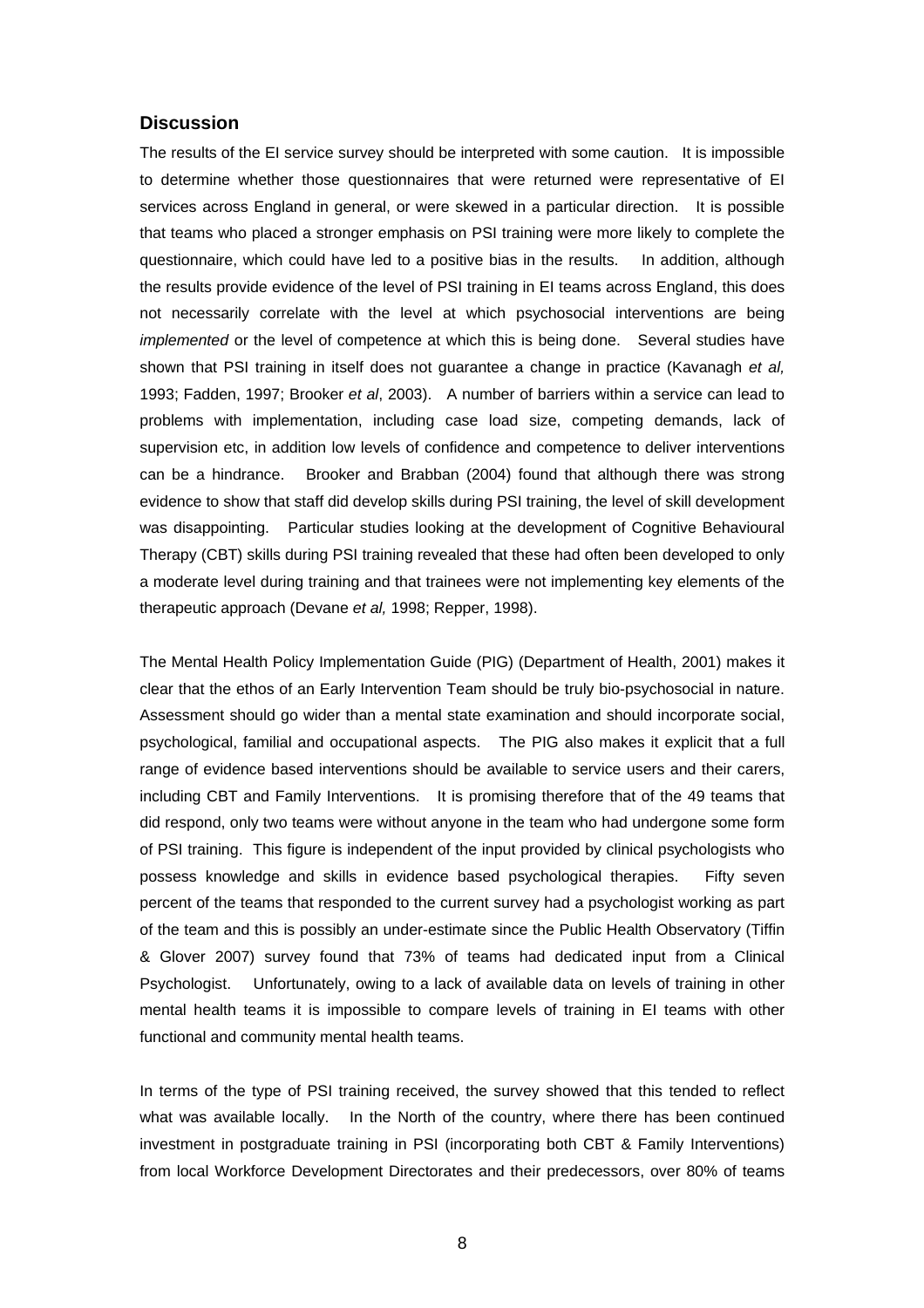had staff who had undertaken this. In these regions over half of the team members had received some form of PSI training. The investment in specific family intervention (FI) training in the South West and the West Midlands regions was also evident from the returns. Fifty percent of teams in the West Midlands and 64% of teams in the South West had staff who had attended specific FI training (as opposed to generic PSI programmes). Interestingly these same two regions also had a high percentage of teams with staff who had attended CBT training. Training in CBT in these regions ranged from in service courses to masters level programmes.

Less than 30% of teams returned the survey in the Eastern and London regions, however, in those teams that did, once again the majority of teams reported that they had team members with PSI training at undergraduate level or higher. Fifty percent of the teams in the Eastern region and 63% of teams in London also had staff within who had trained in CBT.

As would be expected, it appears that practitioners make use of training that is available locally. Where there has been an investment in generic PSI programmes, staff tended to receive generic training that incorporates both individual CBT as well as family interventions. Where specific 'PSI' training programmes are not available, then it appears that staff will attend specific CBT or Family Intervention Programmes. Although it could be argued that some training is better than none, providing only focused CBT or FI training programmes (as opposed to generic PSI training) may lead to problems if teams focus on one type of intervention rather than both. Brooker *et al* (2003) found that staff trained in CBT were more likely to prioritise work with individuals above work with families, this was opposed to PSI trained staff who recognised both types of intervention as equally important.

The high level of PSI related training within EI services that was found in this survey could have been predicted to some degree. A number of studies looking at the implementation of PSI and specifically Family Intervention skills post training (Fadden, 1997; Brooker *et al*, 2003 Bailey, 2003) have highlighted a number of 'barriers and boosters' that hinder or help this. These include having access to availability of the appropriate types of families/clients, having sufficient time without competing demands, integration of the work with caseloads or other responsibilities, lack of supervision and support, plus a critical mass of trained staff within the team. It would seem that the nature of EI services provides many of the pre-requisites for effective implementation. Case loads are capped, the work is centred on helping individuals with psychosis and their families (the focus of PSI training), supervision and peer support is more likely to be available where a number of the team have undergone training, and the philosophy of EI services is in keeping with a psychosocial approach. For this reason, staff who have undergone PSI training and who have felt unable to implement their skills in other settings are often attracted to EI services. Here they feel they can work alongside likeminded individuals and can utilise their skills.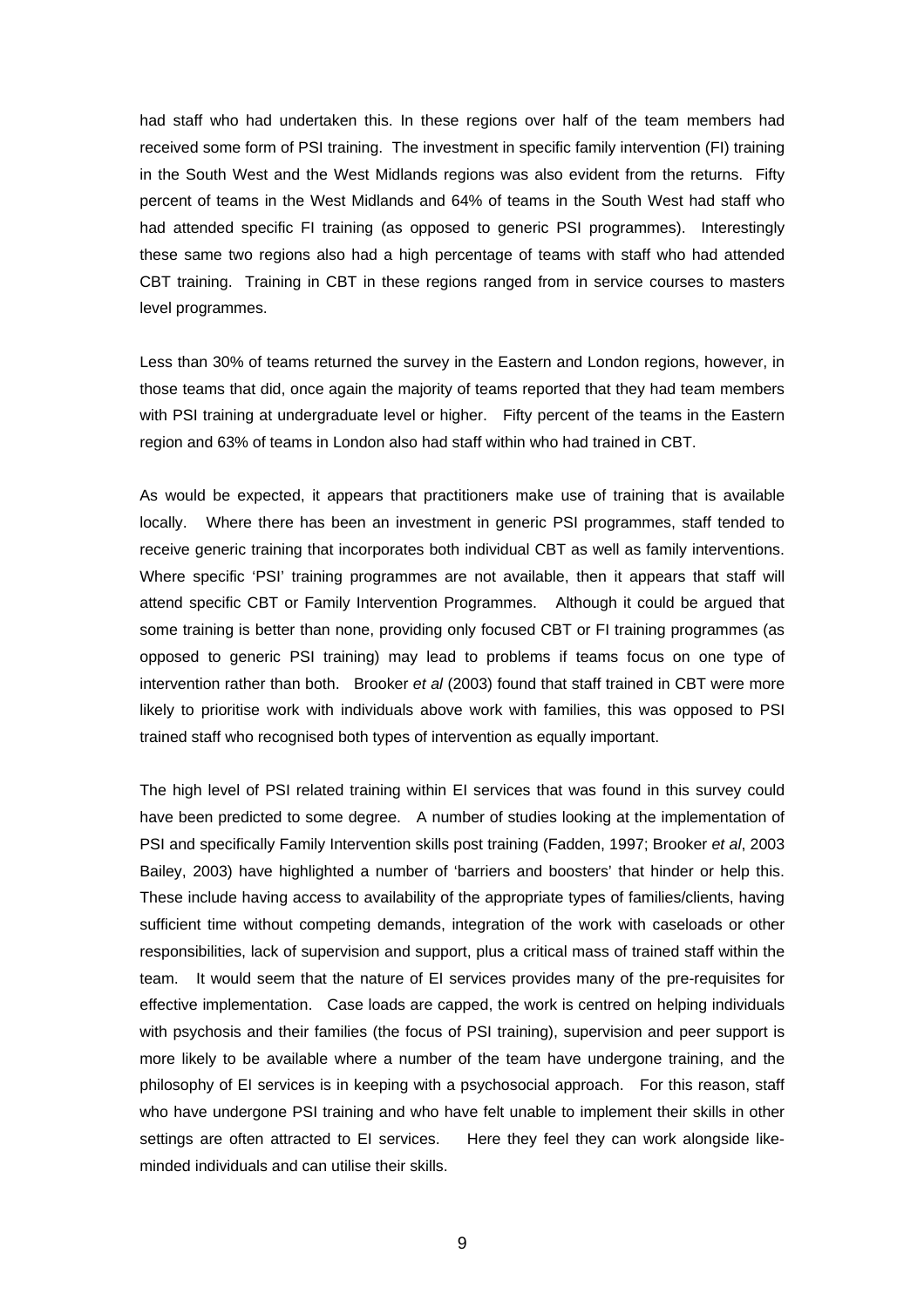In light of this and due to the design of the brief survey style questionnaire it is therefore difficult to draw accurate conclusions to explain why some EI teams have no or few PSI trained practitioners. However, some assumptions may be drawn based on existing evidence from the literature.

The tight Government timescale for the establishment of early intervention teams neglected to take into account the lack of sufficient experts in the field able to lead such developments locally (Newstead & Kelly 2003). The rushing of such service development in order to receive funding may have been a reason for the lack of appropriately skilled practitioners being recruited to the teams.

Despite the shift towards PSI being available routinely since the early 1990's (Brooker 2001), it could be argued that there are still insufficient practitioners trained in these skills across the entire mental health service system. Craig (2003) suggests that there are few staff trained and competent in PSI to deliver these interventions. This in turn would have an impact on the successful recruitment of PSI trained practitioners to EI teams. The survey may be reflecting this trend from a national perspective.

It may be reasonable to assume that the EI teams in areas of the country where there is a lack of access to a local PSI training programme may have struggled to recruit appropriate numbers of PSI trained practitioners. There is a need to map PSI course training provision against the regional EI PSI skills provision identified in this study to see if the regions reporting low percentages of PSI skilled Practitioners mirrors a low PSI training availability in those particular regions.

Families can play a significant role in the recovery of their relative following the onset of a first episode of psychosis (Addington *et al* 2005). Recognising this, the PIG (DoH 2001) stipulates that Family Intervention (FI) should be provided to families as part of the overall early intervention package (Fadden 2006). It is therefore promising to see that high numbers of teams have staff who have received FI training via a specific FI training programme or through generic PSI training. Nevertheless, it is now recognised that some aspects of traditional FI training may be unhelpful with families of young people experiencing a first episode psychosis (Slade *et al,* 2003). This is due to conventional family interventions being developed for families of service users who have lived with the impact of psychosis over a longer term. Therefore, there is currently a need for HEIs and alternative trainers to develop and provide specific Family Intervention training that is more suited to the needs of clients and their carers using EI services. Additionally, it is important that staff who have received all forms of PSI training continue to update their knowledge and skills to ensure their practice is in line with the current evidence base.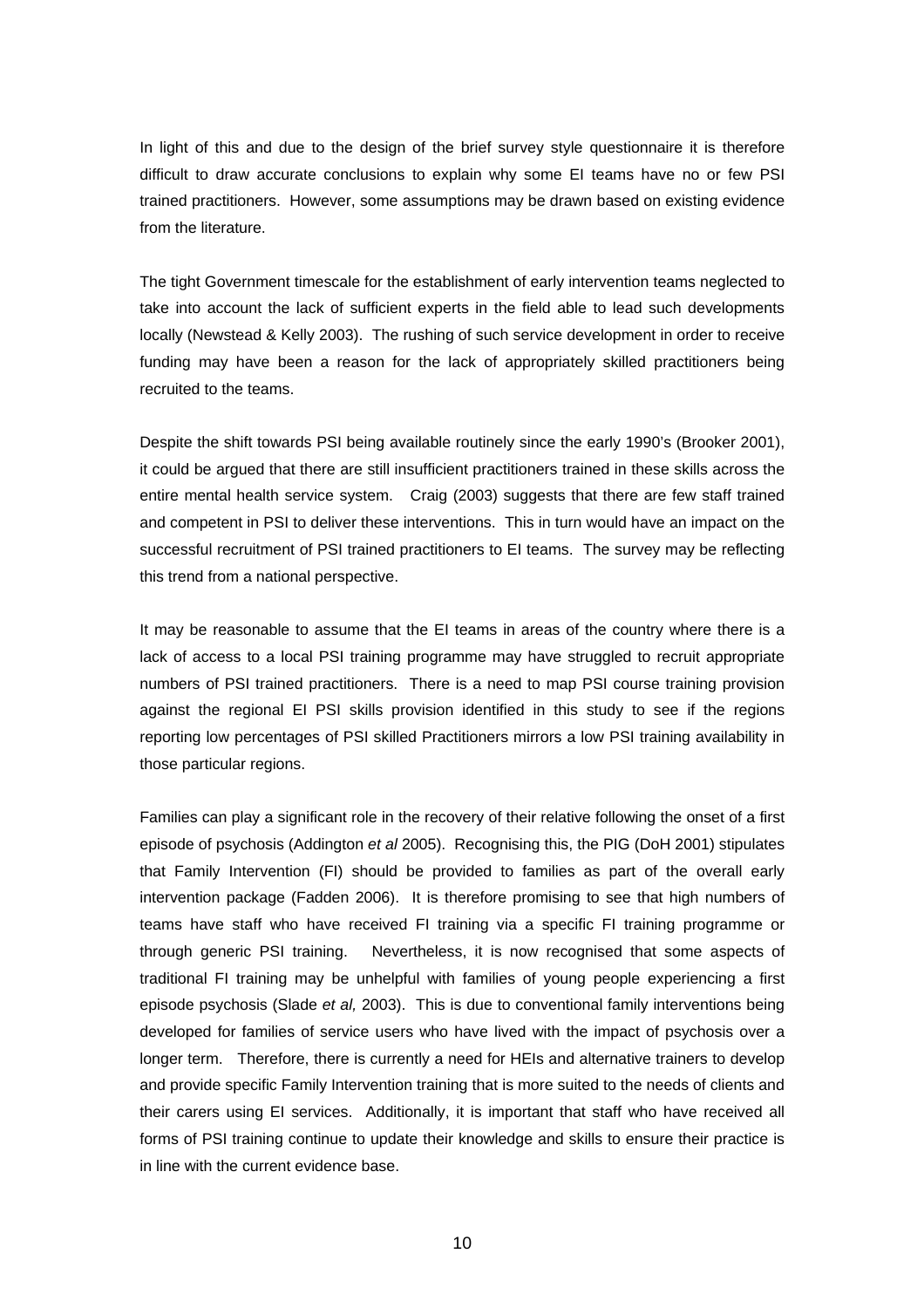In conclusion, the ever increasing evidence base suggests that PSI approaches are an important part of the package of care offered to individuals with a First Episode of Psychosis and their families (Edwards *et al,* 2005). Overall the current survey showed that the majority of services do appear to recognise the importance of this approach and have appropriately trained members of staff within local EI teams. Nevertheless, there is still room for improvement. The skill mix of local EI teams should be examined and monitored regularly to ensure teams have the capability to deliver high quality, evidence based interventions. In addition training providers and commissioners need to work collaboratively to ensure appropriate levels and types of PSI training are available locally for those who require it. Finally, staff training and development incorporating clinical supervision must be prioritised locally to ensure EI services are delivering all that was promised.

## **Recommendations**

Based on the above study the following recommendations need to be considered:

- There needs to be national agreement of the skill mix of EI teams, incorporating core competencies of all EI workers as well as specialist skills that should be available within EI services.
- Accredited training programmes should be available locally to train staff in the skills required to deliver appropriate high quality, evidence and values based practices. These should be supported by local Workforce Development Directorates to ensure the consistency of available training nationally and to reduce the risk of skill dilution.
- EI Service planners and managers should consider it mandatory to recruit PSI skilled practitioners into EI teams with the knowledge and ability to deliver individualised, psychosocial packages of care and to provide clinical supervision to others in the team.
- An overall national assessment of EI services is required to determine the fidelity of service provision in relation to EI PIG guidance (DoH, 2001).
- National targets should incorporate the types of intervention available within EI services as well as outcomes.
- More first episode specific Family Intervention training programmes such as that offered by Meriden in the West Midlands need to be developed and delivered.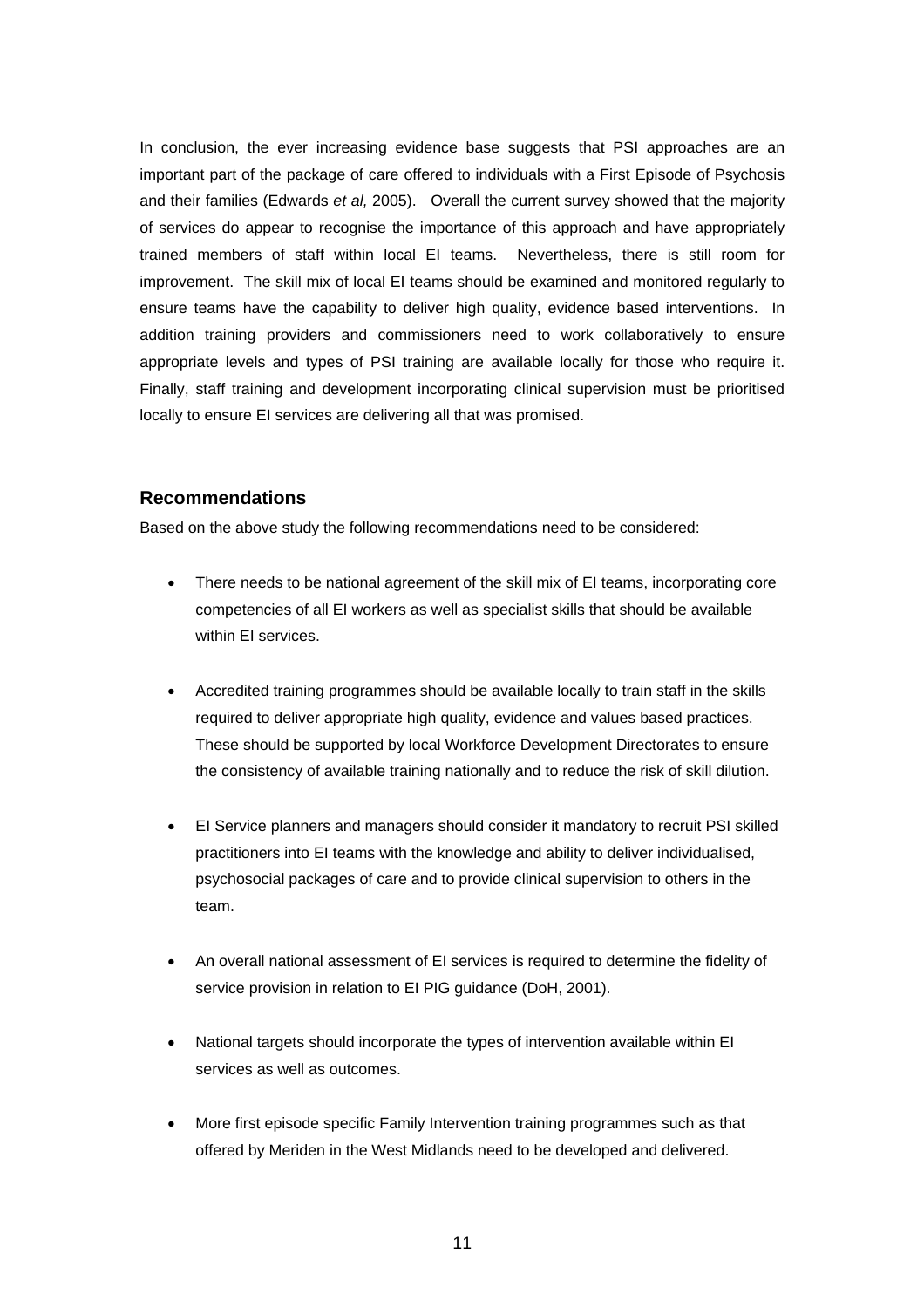- EI practitioners must keep up to date with the latest research in the field and engage in on going training and supervision to enhance their skills and competencies.
- Further research needs to be carried out to determine the level of PSI training and competencies found in other mental health teams, including assertive outreach, crisis intervention and community mental health teams.

# **References**

Addington J, Collins A, McCleery A, Addington D (2005) The Role of Family Work in Early Psychosis *Schizophrenia Research* 79, 77-83.

Bailey, R., Burbach, F. R, & Lea, S.J. (2003) The ability of staff trained in family interventions to implement the approach in routine clinical practice. *Journal of Mental Health*, 12 (2), 131- 141

Bradshaw T, Mairs H, Lowndes F (2003) The COPE Initiative: four years on *Mental Health Nursing* 23, 4-6

Brooker C (2001) A Decade of Evidence Based Training for Work with People with Serious Mental Health Problems: progress in the development of psychosocial interventions. *Journal of Mental Health*, 10, 1, 17-31.

Brooker, C., Saul, C., Robinson, J., King, J., Dudley, M. (2003) Is training in psychosocial interventions worthwhile? Report on a psychosocial intervention trainee follow-up study. *International Journal of Nursing Studies*, 40 (7), 731-47.

Brooker C, Brabban A (2003) Implementing Evidence Based Practice for People who Experience Psychosis: towards a strategic approach *Mental Health Review*, 8, 2, 30-33

Brooker C, Brabban A (2004) Measured Success: A Scoping Review of Evaluated Psychosocial Interventions Training for Work with People with Serious Mental Health Problems. NIMHE/Trent WDC.

Craig T (2003) A Step too Soon or a Step too Far? Early Intervention in Psychosis *Journal of Mental Health* 12, 4, 335-339

Department of Health (2000) The NHS Plan – a plan for investment, a plan for action. London: Department of Health

Department of Health (2001) The Mental Health Policy Implementation Guide. London: Department of Health

Department of Health (2003) Improvement, Expansion and Reform: the next 3 years. Priorities and planning framework 2003-2006 London: Department of Health.

Department of Health (2006) Early Intervention in Psychosis in England: Report from a one day seminar on research, policy and practice: London

Devane S, Haddock G, Lancashire S, Baguley I, Butterworth T, Tarrier N, James A, Molyneaux J (1998). The Clinical Skills of Community Psychiatric Nurses Working with Patients who have Severe and Enduring Mental Health Problems: an empirical analysis. *Journal of Advanced Nursing* Vol. 27, 253-260.

Edwards J, Harris M, Bapat S (2005) Developing Services for First Episode Psychosis and the Critical Period *British Journal of Psychiatry* 187, (supp. 48) S91-S97